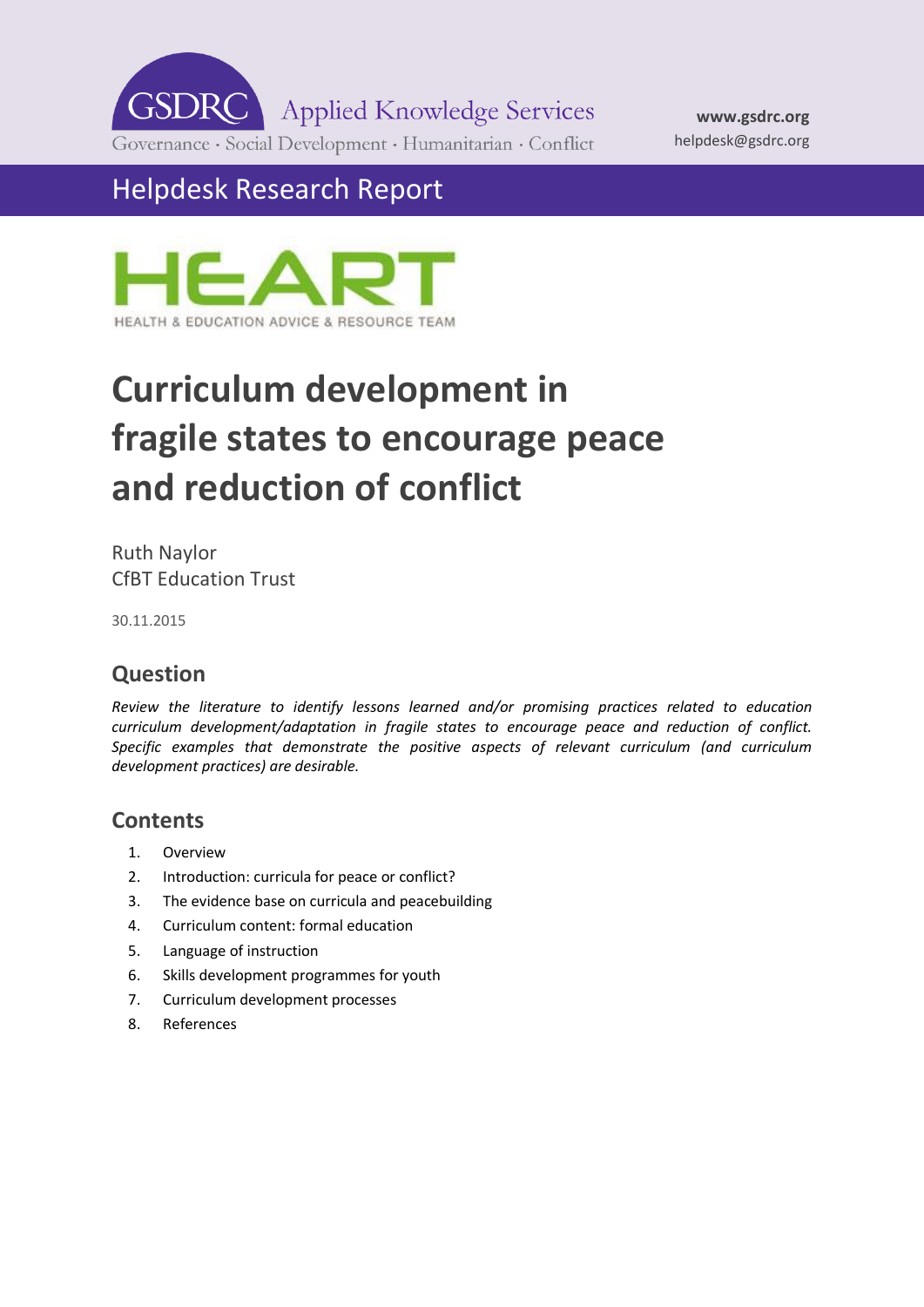### <span id="page-1-0"></span>**1. Overview**

- Curricula have the potential to promote peacebuilding attitudes and behaviours, but can also be vehicles for promoting sectarianism and militarism and/or for oppressing marginalised groups.
- **The evidence base on the impact of curricular approaches on peacebuilding is limited.** Programmes are rarely evaluated using rigorous methods and most of the research is observational and qualitative.
- Education to promote peacebuilding, or *Learning to Live Together,* can be introduced into curricula through stand-alone subjects such as peace education, ethics education, human rights education, or integrated throughout the curriculum using carrier subjects such as history, social studies, life skills, civics, art and physical education.
- Peace education programmes that combine school-based lessons supported by well-designed teaching and learning materials with teacher training and community based training have been found to have positive impacts on participants' attitudes and behaviours in conflict-affected settings, at least in the short term.
- History education is contentious and sometimes removed from curricula in the post-conflict period. Innovative approaches to history teaching with potential to promote peacebuilding have been developed but these are rarely used in mainstream curricula.
- Citizenship education can be used to promote national unity and develop peacebuilding behaviours among youth.
- Mother tongue education can reduce learning disparity between groups but there can also be a case for using a single language of instruction to promote national unity.
- Technical and vocational education and training can provide youth with economically attractive alternatives to joining armed groups and assist with the reintegration of ex-combatants into society. However, there is a danger that such programmes can raise false expectations of employment prospects.
- A participatory approach to curriculum development can ensure that the needs of marginalised groups are taken into account and can be a peacebuilding process in itself. A project involving youth as facilitators of community consultations on the national curriculum in Somalia has shown many positive outcomes.
- A significant challenge for curriculum development for peacebuilding is to achieve an appropriate balance between embracing diversity (e.g. cultural, ethnic, linguistic and religious) whilst seeking to promote national unity and identity.

# <span id="page-1-1"></span>**2. Introduction: curricula for peace or conflict?**

Research on education and conflict shows that education systems are not politically neutral but are an important part of the political economy that can exacerbate or mitigate conflict (Novelli et al., 2014; Bush and Saltareilli, 2000). The curriculum can be used as a vehicle to promote dominant ideologies. There are numerous instances where school curricula have been used to oppress particular ethnic groups and to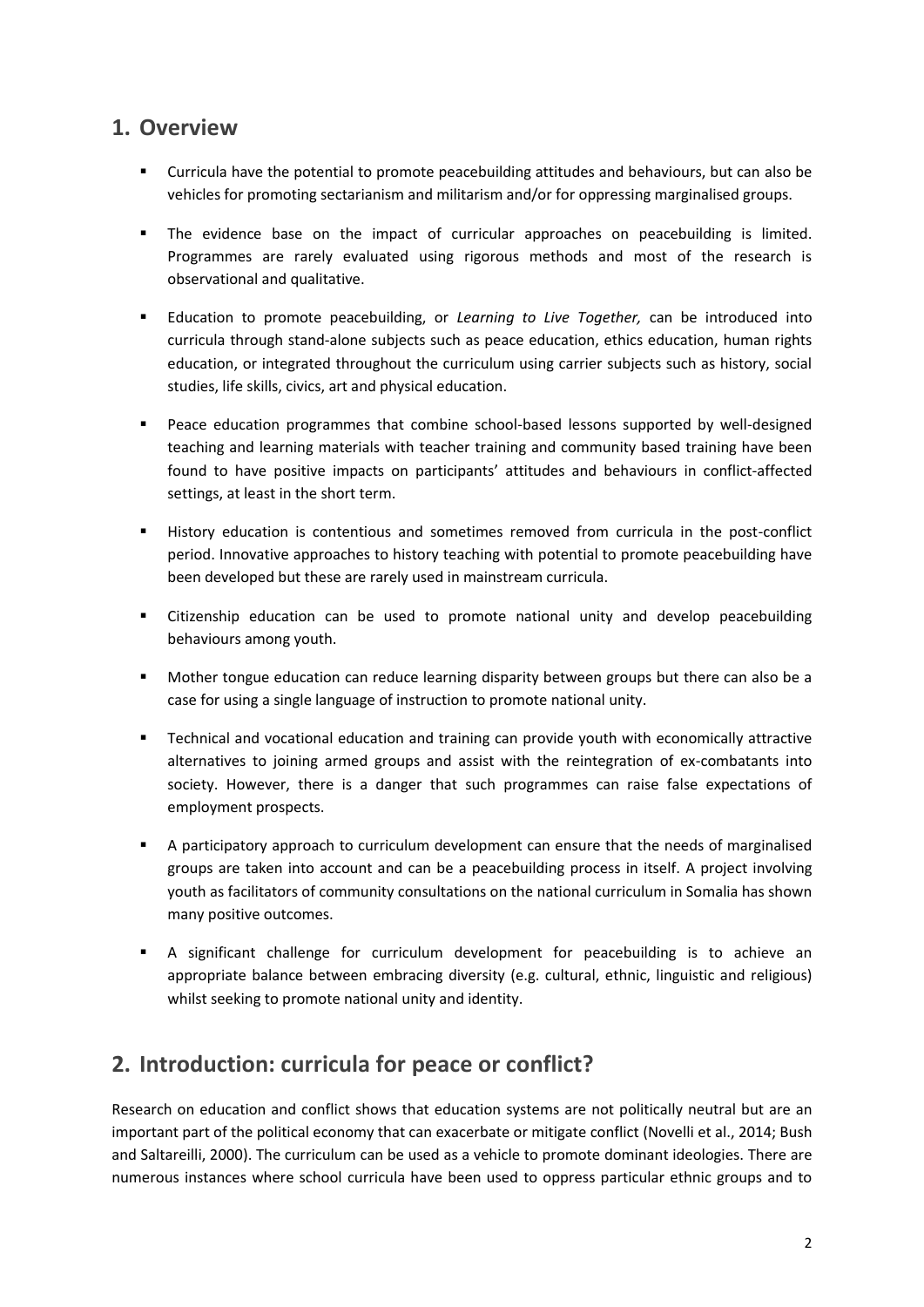promote hatred, xenophobic and racist ideologies, militarism and religious warfare (Dupuy, 2008). Militarism has been explicitly promoted in textbooks in Afghanistan (Sigsgaard, 2009), and "military studies" was a mainstream subject in secondary schools in the Sudan (World Bank, 2008). Curricula may deliberately or unconsciously reinforce ethnic and other identity grievances through the choice of language of instruction, negative stereotyping, lack of representation of particular groups and through biased presentations of history (Haider, 2014).

There are also many examples of curricula that have been deliberately designed to promote peace: through direct teaching of peace education, or other subjects promoting tolerance, cooperation and negotiation skills such as *Learning to Live Together*, through subjects that aim to promote civic values and governance, or through inclusive approaches to choice of language of instruction, history and social studies curricula. There are also examples of curricula providing skills training for youth who have either been or are in danger of becoming combatants. These aim to equip them with economic skills that will provide alternatives to joining armed groups.

A first step in curriculum development to encourage peace and to reduce conflict is to conduct a conflict sensitivity analysis of existing curricula and curricular materials and to identify and remove elements that might actively encourage conflict. There is a growing literature on conflict sensitive education and a wide range of tools available for reviewing curricular and other aspects of education systems. For example, the Interagency Network for Education in Emergencies (INEE) has produced a conflict sensitive education pack.<sup>1</sup> Case studies on the application of conflict sensitive education assessments are beginning to be published. For example, Reisman and Janke (2015) reflect on the experience of applying a conflict sensitive approach to the South Sudan Teacher Education Project. Conflict sensitive education covers all aspects of education systems, not just the curriculum. It is considered in more detail in a previous paper from GSDRC (Haider, 2014).

The next step is to adapt and design curricula in ways that actively promote peace. This is the subject for this review. This paper looks at a range of approaches to developing curricula that promote peace, and the evidence, where available, of the effectiveness of such approaches.

### <span id="page-2-0"></span>**3. The evidence base on curricula and peacebuilding**

The UK Department for International Development (DfID) has commissioned two rigorous reviews relevant to curricula and peacebuilding: one on the political economy of education systems in conflict affected contexts (Novelli et al., 2014) and one on education in crisis affected contexts (Burde et. al., 2015). Burde et. al. (2015) found a lack of evidence regarding the relationship between educational content and participation in/support for violence. They noted that programmes such as human rights education and conflict resolution education were rarely evaluated in a rigorous manner, so that it was often not possible to assess the impact on student attitudes and behaviour. They found that peace education programmes were among the most widely evaluated type of programmes regarding learning outcomes, but that few studies used experimental designs and most evaluations tended to look at the impact of programmes as a whole, without looking at the impact of different components. Studies evaluate the short term effects and there is a lack of evidence on the longer term outcomes.

-

<sup>&</sup>lt;sup>1</sup> See http://toolkit.ineesite.org/inee\_conflict\_sensitive\_education\_pack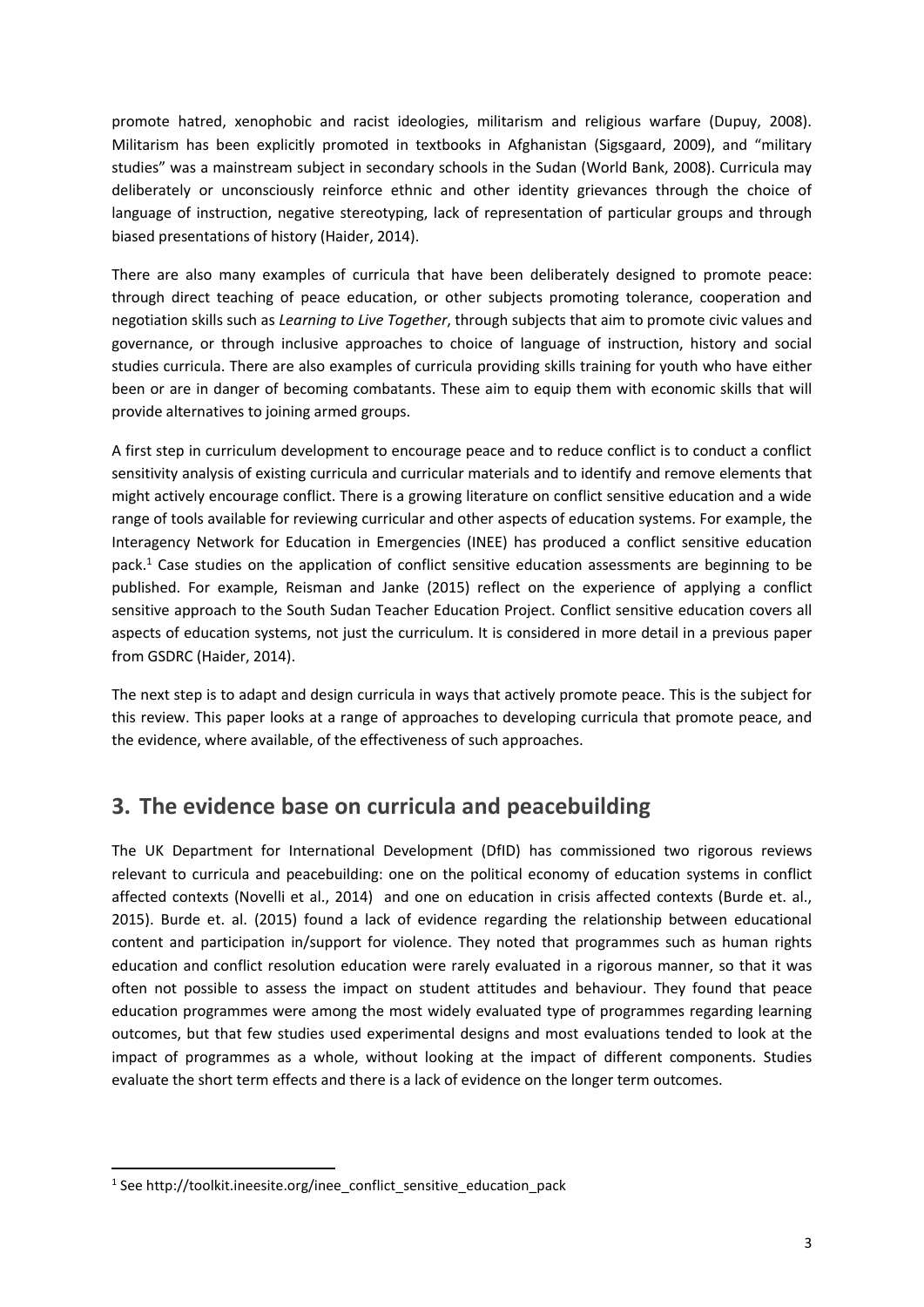Jäger's (2012) review of peace education programmes also found a scarcity of empirical studies on the impact of peace education programmes, and a lack of studies that looked at the long term impact through the interactions of individual programme beneficiaries and society. The diversity of approaches and programmes in the field presents a challenge for researchers seeking to measure the impact of such programmes. Jäger (2012) cites a study of peace education activities in ten conflict-affected countries. The study identified over 800 activities. At an individual level, the study found that participants in peace education projects were more willing to approach members of other conflict parties and to have confidence in the potential of civil conflict management than members of the control group who were unable to take part in the programmes (Lenhart, Karimi and Schäfer, 2010, cited in Jäger 2012).

The evidence base is currently being added to by research reports and case studies produced through the Peacebuilding, Education and Advocacy (PBEA) programme, also referred to as Learning for Peace.<sup>2</sup> Through PBEA, UNICEF, the Government of the Netherlands and other partners have worked with governments in 14 conflict-affected states.<sup>3</sup> Under the programme, a conflict analysis was conducted in each country and an educational response was designed based on the findings. In some cases the response included work on the curriculum. A research consortium on education and peacebuilding<sup>4</sup> was also established involving the University of Amsterdam, the University of Sussex, Ulster University and incountry partners, with the aim of *'contributing to the generation and use of evidence and knowledge in policies and programming related to education, conflict and peacebuilding'.* This review draws on some of the evidence produced through PBEA available at the time of writing, including literature reviews on teachers in peacebuilding (Horner et al., 2015) and on youth agency, education and peacebuilding (Lopes Cardozo et al., 2015). Other evidence pieces are due to be published shortly, including a literature review on the integration of peacebuilding and education at the policy level and country reports of the outcomes of PBEA programmes in Pakistan, Myanmar, South Africa and Uganda.

### <span id="page-3-0"></span>**4. Curriculum content: formal education**

As noted above, curricula provide a platform that can be used to promote peace or conflict. However, the impact of curriculum content should not be overestimated or considered in isolation of the wider education system. Citing a study of curriculum reform in Sri Lanka, Novelli et al. (2014) point out that reformed curricula emphasising human rights and equal citizenship had very limited impact in contexts where groups continued to experience marginalisation in terms of government allocation of education resources such as teachers, buildings and equipment. It is therefore important that curriculum reform is synergised with other reforms to address inequality of education provision.

It should also be noted that higher levels of formal education, irrespective of overt inclusion of elements for peace building, appear to promote more tolerant, trusting attitudes and increased civil engagement. Findings from the World Values Survey in Latin America and the Arab states showed that people with secondary education were less likely than those with primary education alone to show intolerance of people of different ethnicity, religion and sexuality. Additional years of schooling has a significant effect on the probability of trusting other people and of civic participation (UNESCO 2014a). Therefore any

-

<sup>2</sup> http://learningforpeace.unicef.org/about/learning-for-peace/

<sup>&</sup>lt;sup>3</sup> Chad, Democratic Republic of the Congo (DRC), Cote D'Ivoire, Liberia, Sierra Leone, Burundi, Ethiopia, Somalia, South Sudan, Uganda, Palestine, Yemen, Pakistan and Myanmar

<sup>4</sup> http://learningforpeace.unicef.org/partners/research-consortium/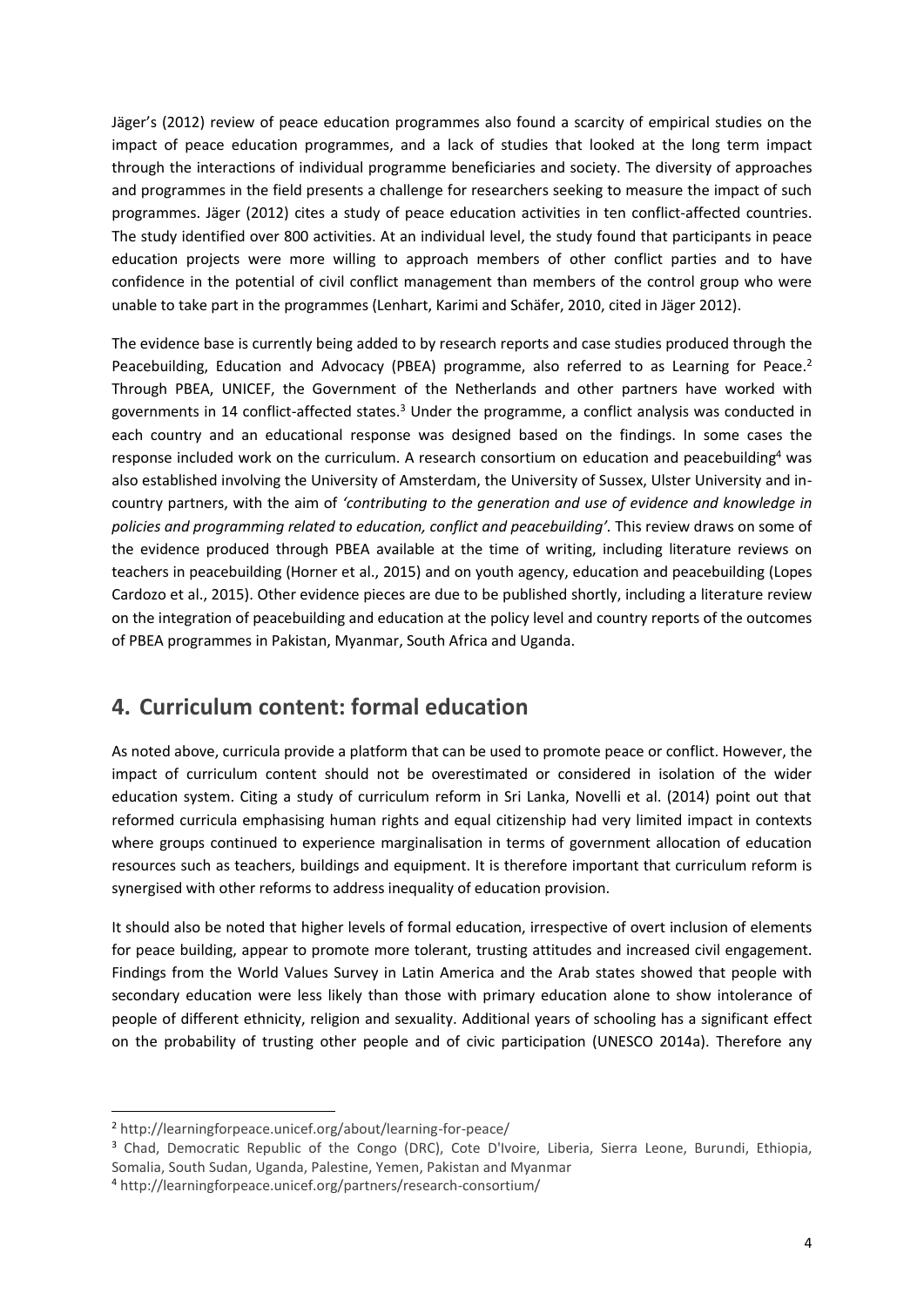analysis of the peacebuilding effects of specific curriculum content needs to consider the impact of this content above and beyond the impact of formal education in general.

With these caveats in mind, this section looks at particular elements of the formal school curriculum that are included/adapted with peacebuilding, either directly or through state building, as one of the explicit aims. This area of curriculum content is sometimes referred to under the umbrella term of *Learning to Live Together* and can include peace education, values and lifeskills education, human rights education, citizenship or civics education and history education reform. In some cases these are taught as a standalone subject within the school timetable, in other cases, *Learning to Live Together* themes are mainstreamed throughout the curriculum. A range of these approaches is presented in further detail in a volume on *Learning to Live Together* published by Protect Education in Insecurity and Conflict (Sinclair, 2013).

A multi-country<sup>5</sup> review of how *Learning to Live Together* has been integrated into national education policies and curricula in Asia-Pacific is presented in a report by UNESCO (2014b). This report finds that opportunities to study different religions and traditions have helped to promote understanding among students of different religious groups, and that 'carrier' subjects including history, second languages, social sciences, physical education and art are used to teach *Learning to Live Together* competencies. However, the report notes that little attention has been given to the assessment of *Learning to Live Together* competencies.

This paper considers three of the main most common types of curriculum interventions for *Learning to Live Together*: peace education, civics education and history education. Other promising approaches within the school curriculum include the following:

- Human rights education: For example, human rights and child rights education in Liberia has raised young people's awareness of violations and equity (Davies, 2011).
- Ethics education: For example, Arigatou International's intercultural and interfaith ethics education programme has been implemented in schools in five countries, including in conflict affected areas of Kenya and schools hosting refugees in Greece. Preliminary findings from the evaluation indicate that children participating in the programme are able to overcome stereotypes and prejudices, show increased capacity to empathise with others in unjust situations and are better able to find non-violent solutions to problems.<sup>6</sup>

#### **Peace education**

-

Peace education, according to UNICEF, is education that promotes the skills, knowledge, attitudes and values to bring about behaviour change in individuals to prevent violence and conflict, to resolve conflict and to create conditions supportive of peace (Fountain 1999). It is concerned with both content and pedagogy, and it is important that it is taught in a participatory and inclusive way, developing collaboration and mediation skills through groupwork, and ensuring that justice and fairness are reflected in the classroom dynamics (Horner et al., 2015).

<sup>5</sup> Afghanistan, Australia, Indonesia, Malaysia, Myanmar, Nepal, The Philippines, Republic of Korea, Sri Lanka and Thailand

<sup>6</sup> Maria Lucia Torres, director, Arigatou International, personal communication. Evaluation reports are due to be published in December 2015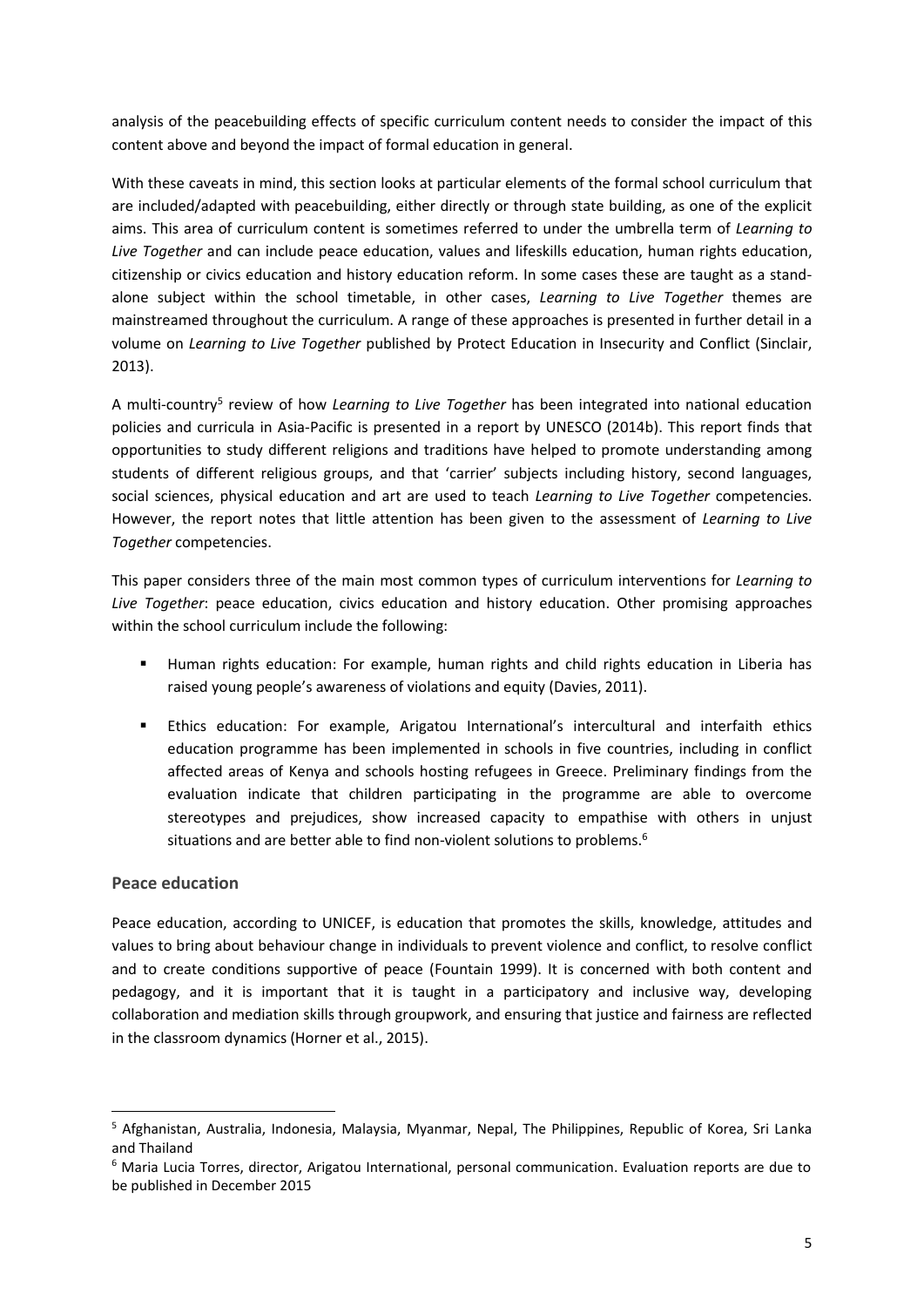Observational studies show that peace education programmes often have a positive effect on the attitudes and perceptions of learners, even in contexts of ongoing and intractable conflict. Although, as mentioned above, the evidence base is somewhat weak, lacking in counterfactuals and prone to selection bias among participants (Burde et al., 2015).

One of the most well developed, and positively reviewed approaches is the Peace Education Programme. This programme was initially developed by UNHCR in camps for Sudanese and Somali refugees in Kenya. Teaching materials were produced aimed at promoting alternatives to violence as a means to conflict resolution. The material was taught in weekly lessons in schools and in community workshops for out-ofschool youth and adults. An evaluation of the programme in the camps found that residents felt that the programme had helped to reduce violence and increase security and that males participating in the programme were less likely to fight. Since then the programme has been developed further through the collaborative efforts of INEE members, and a set of materials published.<sup>7</sup> The programme has been used widely with many other conflict affected communities, both within and outside of camp settings (UNESCO, 2011; Baxter, 2013).

The Peace Education Programme delivers peace education as a separate subject. It includes a number of components including a teacher training programme, with a training manual, community education components and reinforcement through informal education including street drama, posters and sporting events (Baxter, 2013). Evaluations have shown that success (e.g. increased problem-solving skills in relation to local conflicts, falling crime rates, and increased community ownership) was dependent on the interaction between these components, and could not be attributed to a specific activity within the programme (Jäger, 2012).

Another successful programme has been developed and implemented by the organisation, Help the Afghan Children (Sadeed, 2013). Their peace education programme has been implemented in a number of schools throughout Afghanistan and the organisation was chosen by the Ministry of Education to lead the process of including peace education in the national curriculum. Their programme included a number of components including:

- a set of Journey to Peace storybooks in Dari, Pashto and English, for reading, discussing and using as the basis for drama;
- a designated space in schools for teaching and learning about peace;
- a teacher training course; and

-

training for local school committees on peace education, in their schools and communities.

Initial results in the schools where the programme was first implemented showed a reduction in observed aggressive behaviour (e.g. bullying, fighting) and an increase in students modelling peaceful positive behaviour, including the development of friendships between different ethnic groups who had previously fought.

Learner appetite for peace education sometimes appears to exceed demand. In their study of the PBEA programme in Uganda, Omoeva and Gale (2015) report that responses to extracurricular peacebuilding activities were overwhelmingly positive. But there was very little peace education taught in schools, despite pockets of conflict resolution content in the national curriculum frameworks.

 $^7$  [http://toolkit.ineesite.org/inee\\_advocacy\\_materials\\_and\\_peace\\_education\\_programme/peace\\_education\\_programme](http://toolkit.ineesite.org/inee_advocacy_materials_and_peace_education_programme/peace_education_programme)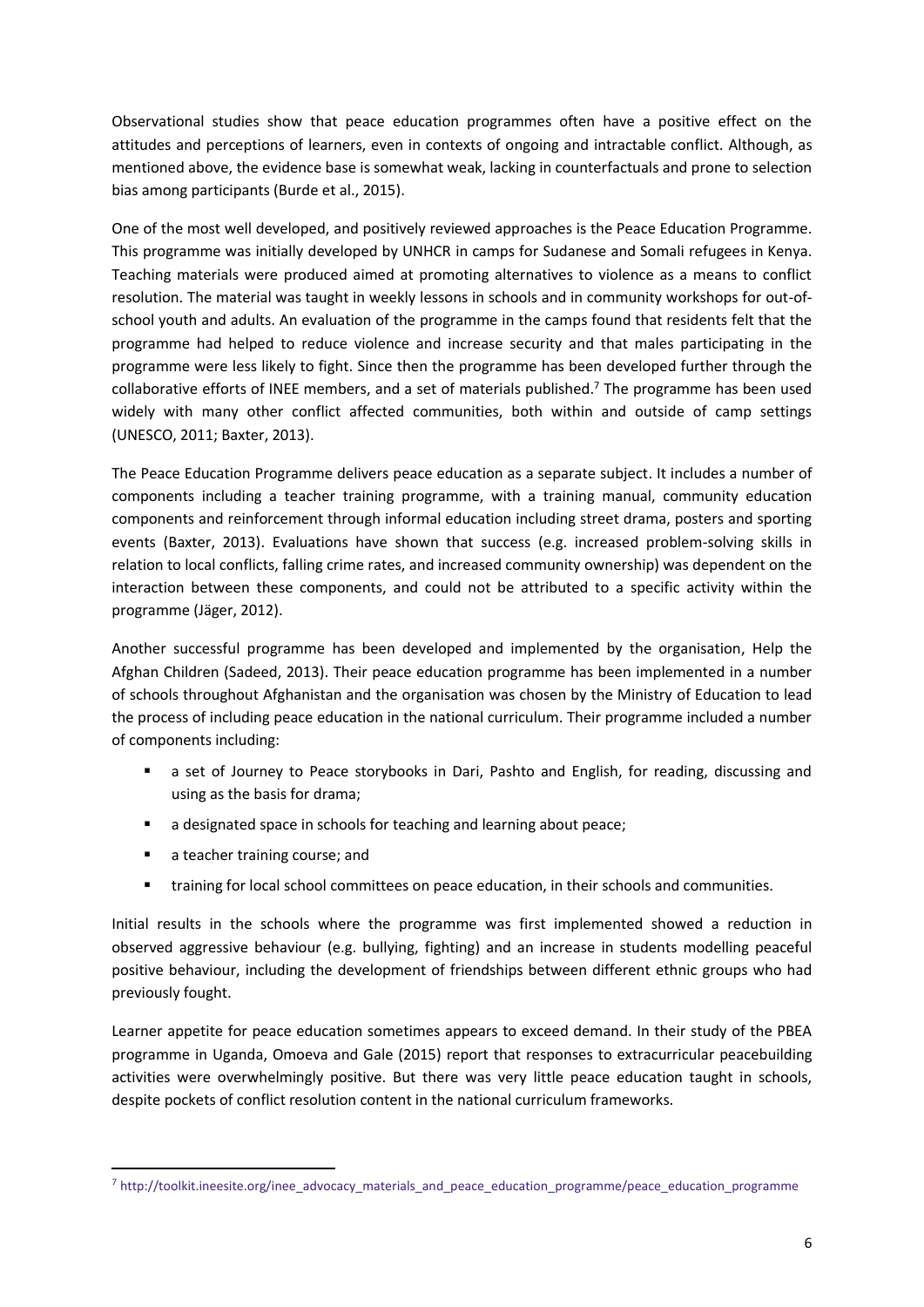#### **History education**

The way that history is presented can be one of the most contentious aspects of the curriculum in conflict affected contexts. History is a subject with the potential for reconciliation as well as being a subject that can drive conflict and sectarian attitudes (Horner et al., 2015). Depending on how it is taught, it can communicate conciliatory values or promote sectarian attitudes. It plays an important role in the formation of individual and community identity (Lopes Cardozo et al., 2015).

The rigorous review by Burde et al. (2015) found that there was limited research on the impact of history education on conflict-affected students and all existing studies were observational and qualitative. Available evidence shows the crucial role that critical engagement with history can play in shaping the identifications, perceptions, and attitudes of learners. These may in turn have potential to contribute to peacebuilding.

In some cases, recent history may be so contentious that authorities opt to avoid teaching it altogether. In Rwanda, history was removed from the school curriculum for many years following the genocide and in Cambodia the history of the 1975-79 genocide was not included in the history curriculum until 2009 (UNESCO 2011).

In her review of approaches to history education in situations of recent and ongoing conflict, Paulson (2015) identifies three promising approaches.

- **Transitional justice**: Using truth commission reports as source material for textbooks: The review identifies examples from Guatemala, South Africa and Peru. However, in Peru it was noted that relying on the truth commission's report as the only source for textbook content about recent conflict promoted a politicised debate about the legitimacy of the truth commission process as a whole.
- **Facing history in ourselves**: Northern Ireland and South Africa: The US-based organisation, Facing History and Ourselves, has worked with education actors in Northern Ireland and South Africa using an approach that enables teachers and students to make connections between history and the moral choices they face in their own lives. Researchers report positively on this work which is particularly valued by teachers as the workshops provide opportunities for teachers to explore their own experiences of conflict.
- **Common textbooks:** Paulson has reviewed a wide range of projects involving the collaborative development of history textbooks by representatives from both sides of historical and ongoing conflicts. The review mentions examples of efforts between nations to develop common history texts, including efforts to develop a Franco-German textbook, a German-Polish textbook, and a Chinese-Japanese-South Korean textbook. In other cases, divided groups within a country have worked to develop a common textbook. For example, the "learn each other's historical narrative" in Israel/ Palestine. This text describes Israeli and Palestinian history in the 20th century from the two conflict parties' different perspectives presented side by side, making it clear that there are different interpretations of the same facts. The book was published in Hebrew and Arabic and is aimed at senior high-school students. But its use was banned by the Israeli and the Palestinian authorities in 2010 (Jäger, 2012). Paulson notes that collaborative textbook projects are difficult and often unsuccessful, but contends that the development processes are potentially reconciliatory in themselves. She notes that such projects now appear to be becoming more common.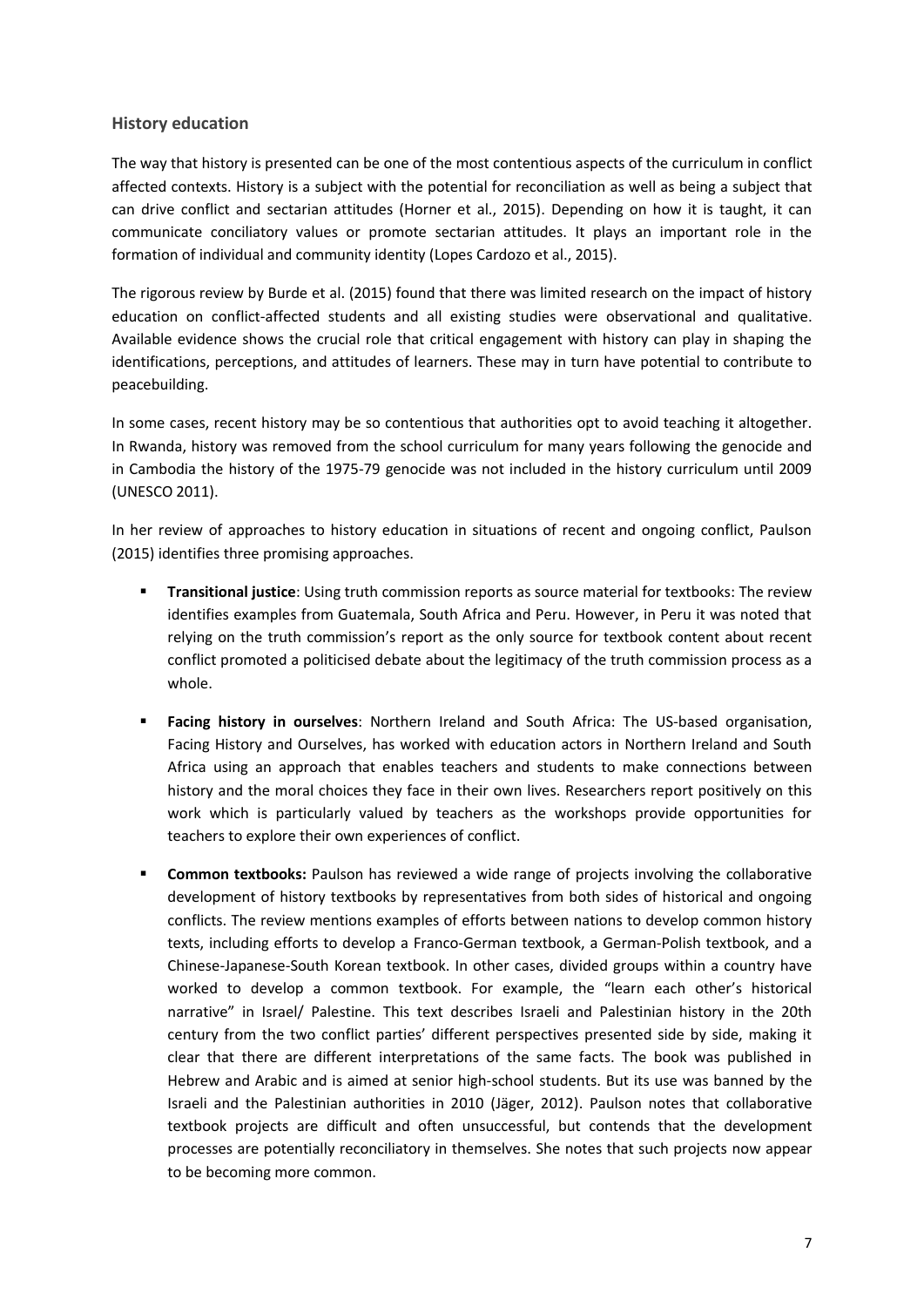Lopes Cardozo et al. (2015) also review the literature on approaches to history education that can promote peacebuilding among youth. Citing evidence of the implementation of programmes such as Facing History and Ourselves in South Africa and history education programmes run by the European Association of History Educators (EUROCLIO) in the countries of former Yugoslavia, they conclude that history education which links the study of the past with current issues faced by young people enhances their peacebuilding agency in a range of ways by developing values, attitudes and skills and a concern for ethical values.

However they also note that this approach is rarely used in mainstream curricula which tend to rely on a traditional collective memory approach.

#### **Citizenship education**

In their review of the literature on the impact of civics and citizenship education within the secondary school curriculum, Lopes Cardozo et al. (2015) note that there is great potential, in theory, for civics education to promote peacebuilding behaviours and attitudes among youth. However, empirical studies of citizenship education in conflict-affected settings frequently find that the lessons fail to engage young people, and in some cases, when badly delivered, may thwart rather than enhance young people's peacebuilding agency. Citizenship courses were often found to be very abstract and decontextualised, and failed to relate to lived experiences. The review cites studies in Lebanon and Northern Ireland where citizenship education classes were considered by students to be irrelevant as they failed to address key issues that mattered to them. The pedagogical approaches used were found to be too reliant on rote learning with limited space for discussion.

More promising approaches to citizenship education identified in the review include the following:

- Building civic and democratic awareness through youth parliaments in Pakistan and Angola: In these programmes, youth are given opportunities to interact with parliamentarians on youth related issues, and to use local media to develop research and advocacy skills.
- Citizenship classes that draw on students' own experiences and conduct democratic dialogue within the classroom. This approach was observed and studied by Quaynor (2014) in a micro study in one NGO run school in Liberia.

The review finds more evidence of success in non-formal civics education programmes that combine knowledge development, networking opportunities, skills building and opportunities for practical projects, and then mobilise these to build the capacity of young people to exercise citizenship within their local communities. The review cites examples of such programmes from a wide range of contexts including West Bank, Pakistan, Senegal, northern Nigeria, Kosovo and Zimbabwe.

The review concludes that for success, programmes need to be carefully tailored in consultation with young people and their communities since citizenship education is considered most effective in contributing to young people's agency when it responds directly to their situation, priorities, needs and struggles.

In her synthesis of research into education and fragility in four countries, Davies (2011) identifies the civics education curriculum in Liberia, along with teacher support to promote national unity and social cohesion as a promising practice. The civics curriculum, she argues, enhances resistance to political manipulation and promotes a sense of responsible agency.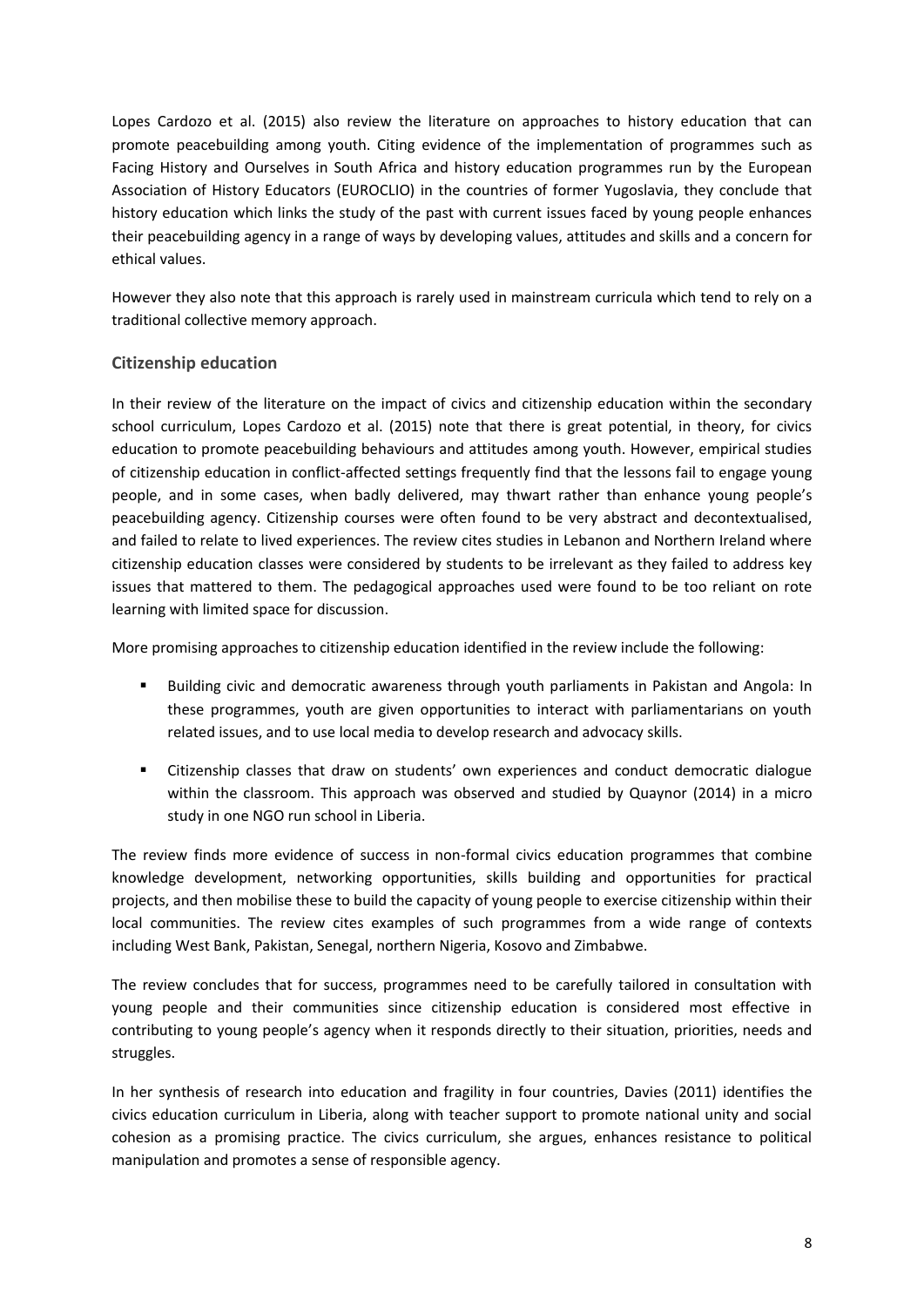### <span id="page-8-0"></span>**5. Language of instruction**

The choice of language of instruction can be a highly divisive issue in fragile and conflict affected countries. Imposition of a dominant language as the language of instruction may serve to repress or further marginalise speakers of other languages and act as a barrier to learning. In some cases this can lead to resentment that can fuel conflict. Horner et al. (2015) give the example of the Kurdish minority in Turkey who were expected to teach and learn in Turkish and were punished for using Kurdish in schools.

There is a strong technical rationale for the use of mother tongue education in schools, at least in the early years, as this supports the acquisition of basic literacy and can reduce learning disparity between groups (Pinnock, 2009 cited in Horner et al., 2015). However, in multilingual societies there may also be a strong case for using a single language of instruction to promote national unity and shared identity. The 2011 *Education For All Global Monitoring Report* (UNESCO, 2011) compares indicators of national unity in Tanzania, which uses KiSwahili as the medium of instruction at primary schools, with Kenya, which uses mother tongue and English. Tanzanians showed much higher levels of identifying with their nationality over their ethnicity, of trusting other nationals and sense of fair treatment.

Uganda has a mother tongue education policy which aims, in part, to address marginalisation of groups in the North which has led to conflict in the past. However, this policy is perceived very negatively, with the supposed beneficiaries complaining that it exacerbates inequality by limiting their access to education in English (see section below and Omoeva and Gale, 2015).

Sri Lanka's Education for Social Cohesion programme enabled Sinhalese and Tamil speakers to learn in their mother tongues but learners were also taught the other language as a second language in schools, to support the dual national language policy (Davies 2013). However, this option is not always feasible in contexts with multiple languages in the population.

### <span id="page-8-1"></span>**6. Skills development programmes for youth**

This report so far has concentrated mainly on formal curricula delivered in schools. Many educational interventions aimed at supporting peacebuilding target out of school youth, including ex-combatants, who may have missed out on formal education due to conflict. This is an important group as they are at high risk of being recruited into armed groups and perpetuating violence, but they also have great potential as peacebuilders. Programmes often aim to equip youth with technical and vocational skills that will increase their (self-) employability, thus providing then with positive livelihood alternatives to joining armed groups. In their review of youth agency and peace building, Lopes Cardonzo et al. (2015) identify a number of promising practices.

- Skills training for ex-combatant youth in Sierra Leone led to real work opportunities and enabled them to participate in community rebuilding, thus facilitating their reintegration.
- Technical and vocational training courses in Liberia included agricultural vocational training, apprenticeship programmes and public works. Many youth who had missed out on education chose vocational training rather than formal education. Programmes targeting ex-combatants provided them with skills to participate in disaster risk reduction and to generate new livelihoods. This helped to facilitate their assimilation into communities.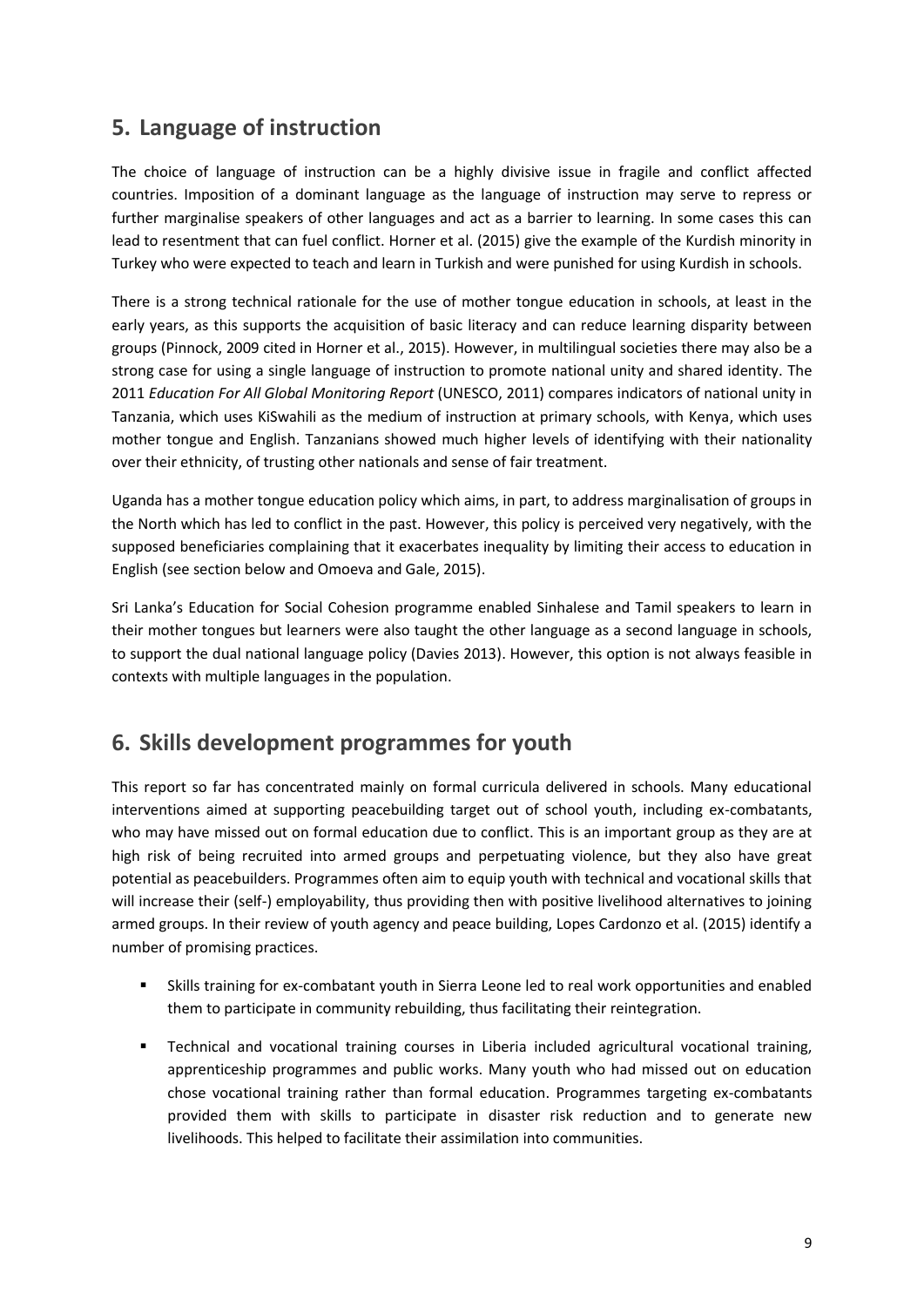However, the review notes the lack of rigorous evaluation of the peacebuilding outcomes of technical and vocational training programmes. It also points to the challenge that in many post-conflict societies, employment opportunities available to youth (e.g. in construction and public works) are often limited, short term and low paid. There is a potential danger that technical and vocational education programmes might raise expectations among youth for jobs that cannot be met, which could be a potential driver of conflict.

## <span id="page-9-0"></span>**7. Curriculum development processes**

### **Donor funding and programme sustainability**

Curriculum development processes aimed at promoting peace in conflict affected countries are often donor funded, with extensive input from UN agencies and international NGOs in the curriculum and textbook writing processes. Sigsgaard (2012) gives a number of examples including the following:

- In Nepal, a Memorandum of Understanding (MoU) was signed between the Ministry of Education, UNICEF, Save the Children and UNESCO to include education for peace, human rights and citizenship in each year's textbooks as they underwent regular revisions.
- In Sri Lanka, textbooks on life competencies, citizenship and governance were developed through collaboration between the National Institute of Education, Save the Children and others. GIZ has supported teacher trainees from Tamil and Sinhalese groups to engage in joint activities. The World Bank funded the establishment of a 'respect for diversity' textbook review panel.
- In Burundi, the Refugee Education Trust gave expert support to the development of 'Education for Responsible Citizenship' introduced in secondary schools in returnee areas.

As noted by Sinclair (2013), a persistent challenge in the integration of education for peacebuilding into curricula is getting the change to "stick". With many programmes reliant on short term donor aid, sustainability of programmes beyond the project funding lifetime is a major challenge. Education for peace may be a policy priority during or immediately after a conflict, but may become less of a priority as policy makers begin to look beyond the conflict. For example, peace education was introduced into the Solomon Islands around the time of the tensions, but then was left out of the new curriculum when reform to focus on skills and jobs took place (Smith, 2014).

Lopes Cardozo and Hoeks (2015) found that in Sri Lanka, peace education and social cohesion were high on the political agendas before the official ending of the conflict. In 2008 a national policy on education for peace and social cohesion was formulated. The policy included integration of peace education across the curriculum and a bilingual policy according to which Tamil speakers were taught Sinhalese and vice versa. However, the researchers found that the need for a continuous and integral peace education approach seems to be losing political ground in present-day Sri Lanka, and was undermined by the lack of teacher education and by a focus on peace through economic development.

In Timor-Leste, pressure from international donors on the Ministry of Education to implement numerous projects led to a reduction in the national ownership of curriculum reform (Novelli et al., 2014). The Ministry of Education, with weak capacity, was overwhelmed by ungovernable and unpredictable aid flows. As a result of this there was a lack of public consultation on the curriculum. It lacked the necessary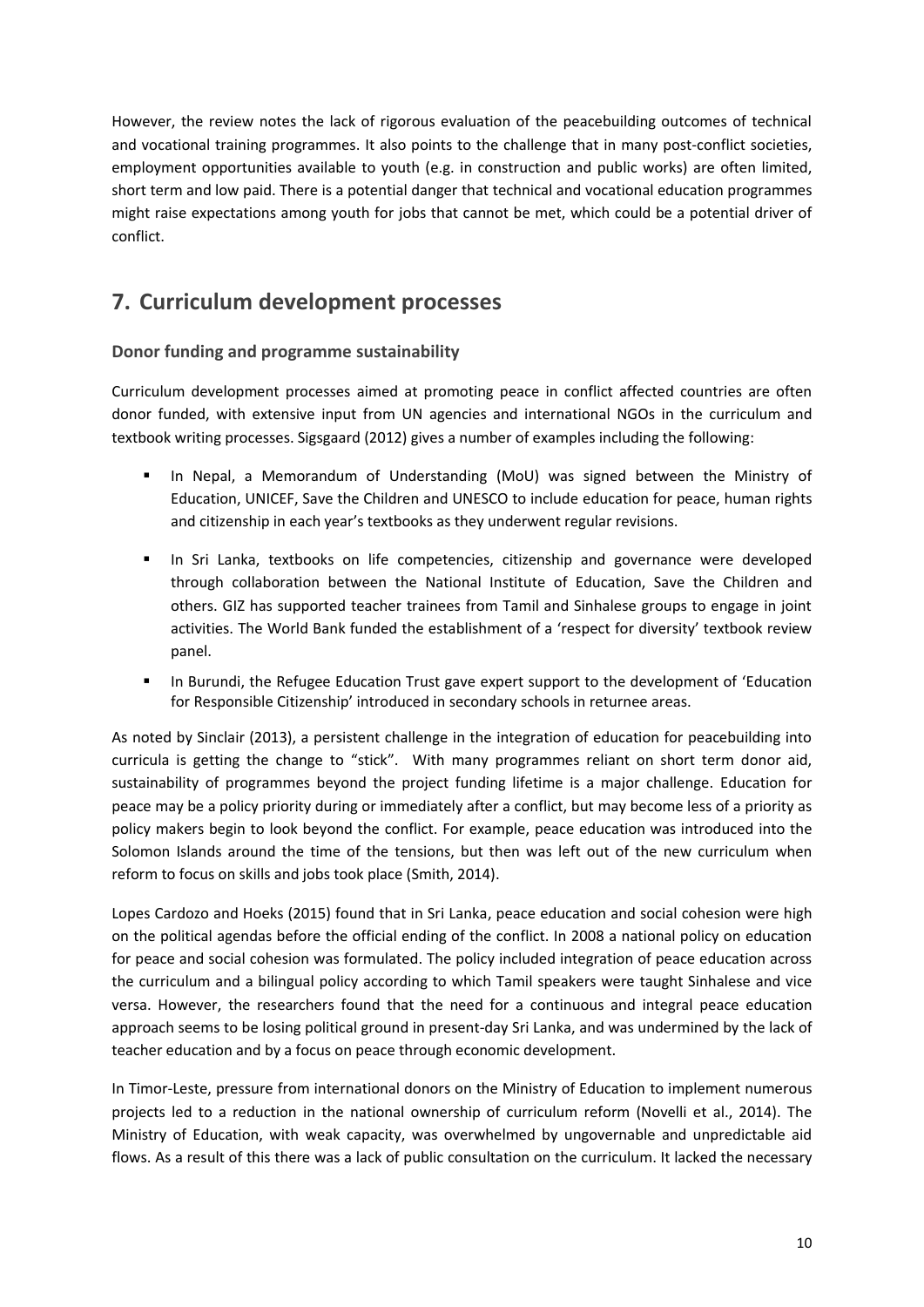ownership by and legitimacy within civil society, contributing to alienation between the state and its citizens.

#### **Participatory processes**

According to the INEE guidance note on conflict sensitive education, "Conflict sensitive curricula reform requires a process that is gradual, participatory, and informed by the conflict analysis" (IIEP, 2013 p29). The INEE Minimum Standards (2010) recommends that textbook review panels must include representatives of different ethnic and other vulnerable groups so as to avoid perpetuating bias and contribute to peace between different communities. Dupuy (2008) also calls for participatory processes in curriculum development. By involving local communities in curriculum development, governments can ensure that different viewpoints and learning needs are represented. It can also increase the legitimacy of a national curriculum among participating groups. Sigsgaard (2012) cites the example of curriculum development in Nepal, where a consultative group was formed, representing Dalits (lowest caste), marginalised communities and institutions for human rights, women and disabilities.

A further example of a participatory model of curriculum development comes from the PBEA programme in Somalia, implemented by the Africa Education Trust (Knezevic and Smith, 2015a). Youth volunteers were recruited and trained to conduct community consultations to feed into the drafting of a new national curriculum framework. In this project, 240 youth participants (44% female) led consultations with 5863 community members. The evaluation noted benefits for the youth themselves, for the communities involved and for the national curriculum. The youth reported that it had helped them to appreciate the diversity of views among stakeholders. The process empowered the youth with a greater sense of agency, and created a space for them to be involved in national decision making. There was a high level of support for the process from community leaders, and community participants expressed appreciation for the opportunity to feed into the national curriculum. Recommendations from the consultation are being incorporated into national education curriculum framework. The evaluation notes the potential of this type of process for statebuilding, and argues that the process enabled participants to practice peaceful consensus building:

'By using educational curriculum as a 'connector', actors at different levels (including local clans) found agreement on common areas that balanced local, sub-national, and national considerations'. (Knezevic and Smith, 2015a, Executive Summary)

#### **Balancing the local and the national**

A persistent challenge noted in the design of conflict sensitive curricula was balancing local needs, knowledge and experience with national development aspirations and statebuilding.

In South Sudan, PBEA, working with the Global Partnership for Education and the Ministry of Education, Science and Technology (MoEST), reviewed and revised the lifeskills and peace education curriculum. This has been implemented in 48 schools in 6 counties (Knezevic and Smith, 2015b). Through this programme, conflict sensitivity and peacebuilding was mainstreamed into the national curriculum and the ethos of the Ministry. The authors of the case study note the importance of aligning work to national education policies, but at the same time, use of local knowledge, examples and interpretations were found to be essential components for teaching, and there was a need for local communities to have a sense of ownership of the taught curriculum.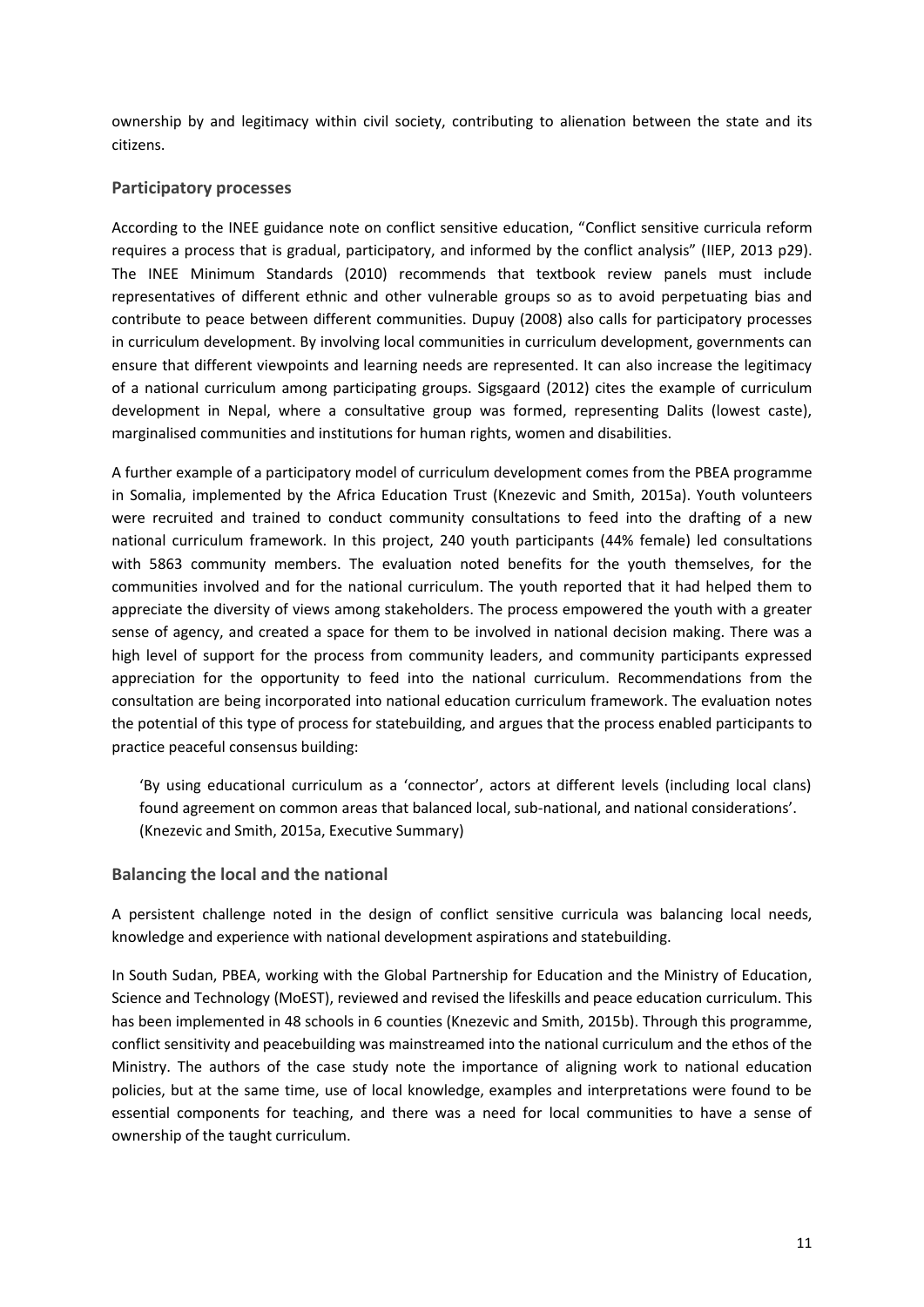A case study of PBEA in Uganda found that achieving the optimal balance between local, national and global content was problematic (Omoeva and Gale, 2015). Peace education and conflict resolution goals are present throughout the curricular frameworks, with themes and modules in the curriculum which are specifically designed to promote peacebuilding. The national curriculum gradually extends the geographic boundaries of focus as children move through the system, starting with "our home" in the first grade of primary and expanding through community, district, sub-county to nation by grade 5. Beyond this grade students focus on East Africa, the continent and other parts of the world. Whilst the curriculum asks students to reflect on conflict in their local communities, it does not explore the post-independence conflict history of Uganda, or address national issues of ethnicity, other than stressing that all ethnicities deserve respect. The study concludes that limitations on the amount of instructional time combined with resource challenges meant that the curriculum reinforced the existence of multiple narratives and made it difficult to build a shared Ugandan identity.

The policy of using the mother tongue as the language of instruction in the early grades was particularly contentious, with respondents presenting a very negative attitude to it and reporting that it had increased inequality. Respondents in the north explained that the policy gave children in the urban south an unfair advantage in progressing through the education system as they had a head start in studying in English medium, giving them an advantage in the competition for state funded secondary school places. Some minority tribes were further marginalised as there were no teaching or curricular materials available in their languages.

### <span id="page-11-0"></span>**8. Referen**c**es**

- Baxter, P. (2013) Development of the INEE Peace Education Programme. *In* Sinclair, M (Ed.) (2013) *Learning to Live Together: education for conflict resolution*, *Responsible citizenship, Human Rights and Humanitarian norms*. Doha: Protect Education in Insecurity and Conflict. pp 148-161
- Burde D, Guven O, Kelcey J, Lahmann H, Al-Abbadi K (2015) *What Works to Promote Children's Educational Access, Quality of Learning, and Wellbeing in Crisis-Affected Contexts*. Education Rigorous Literature Review. Department for International Development.
- Bush, K. D. and Saltarelli, D. (eds.). (2000). *The two faces of education in ethnic conflict: towards a peacebuilding education for children*. Florence: Innocenti Research Centre, UNICEF. Available at: [http://toolkit.ineesite.org/toolkit/INEEcms/uploads/1150/Two\\_Faces\\_of\\_Edu.pdf#page=1](http://toolkit.ineesite.org/toolkit/INEEcms/uploads/1150/Two_Faces_of_Edu.pdf#page=1)
- Davies, L. (2011). *Understanding education's role in fragility: synthesis of four situational analyses of education and fragility: Afghanistan, Bosnia & Herzegovina, Cambodia, Liberia*. Paris: UNESCO. Available at:<http://unesdoc.unesco.org/images/0019/001915/191504e.pdf>
- Davies, L. (2013). Sri Lanka's National Policy on Education for Social Cohesion. *In* Sinclair, M (Ed.) (2013) *Learning to Live together: education for conflict resolution*, *Responsible citizenship, Human Rights and Humanitarian norms*. Doha: Protect Education in Insecurity and conflict. Pp 224-233
- Dupuy, K. (2008). *Education for peace: building peace and transforming armed conflict through education systems.* Save the Children and PRIO. Available at: <http://www.prio.org/Publications/Publication/?x=187>

Fountain, S. 1999. Peace education in UNICEF Education Section, New York: UNICEF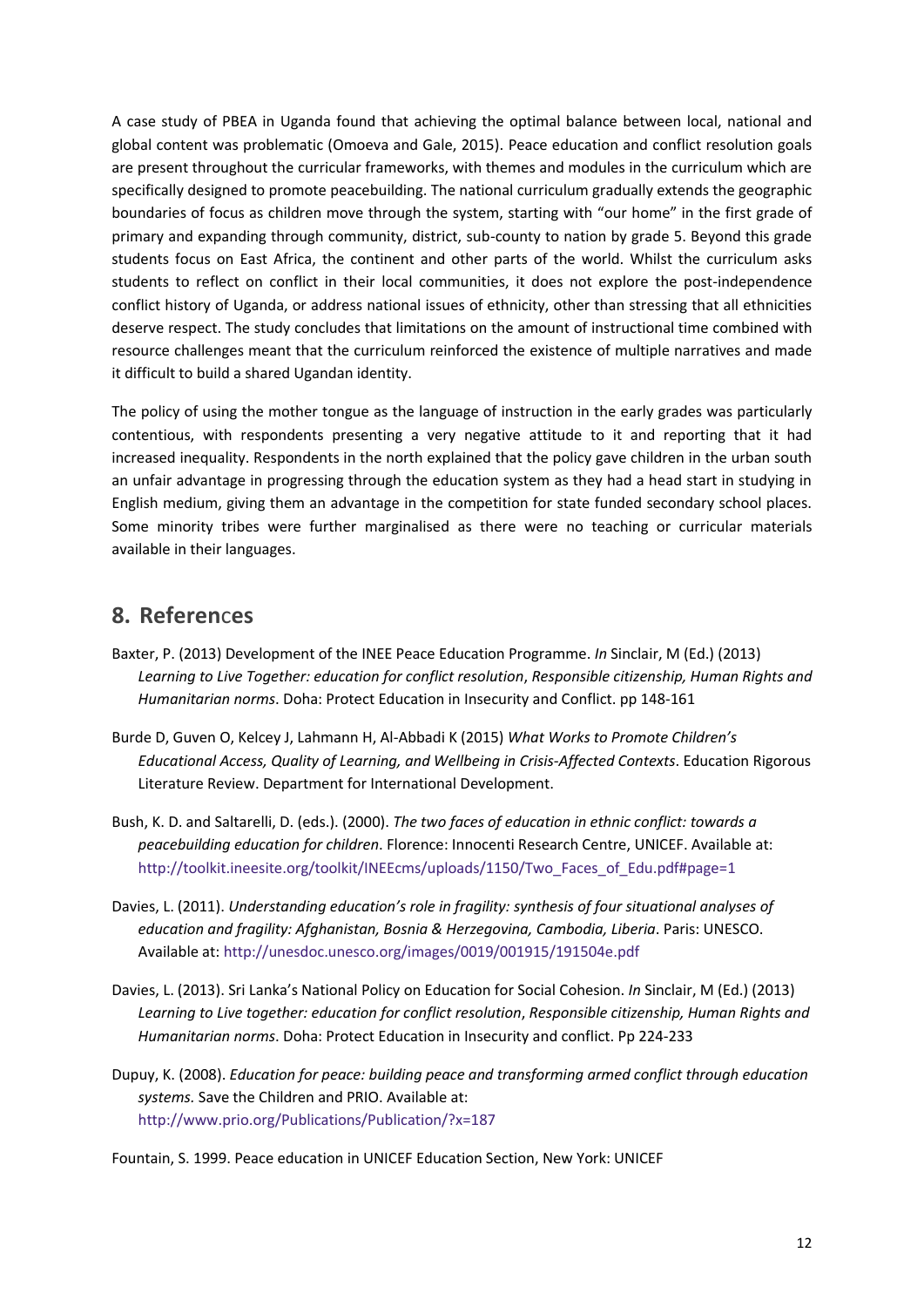- Haider, H. (2014). *Conflict sensitivity in education, the private sector and infrastructure development*  (GSDRC Helpdesk Research Report 1136). Birmingham, UK: GSDRC, University of Birmingham. [http://www.gsdrc.org/publications/conflict-sensitivity-in-education-the-private-sector-and](http://www.gsdrc.org/publications/conflict-sensitivity-in-education-the-private-sector-and-infrastructure-development/)[infrastructure-development/](http://www.gsdrc.org/publications/conflict-sensitivity-in-education-the-private-sector-and-infrastructure-development/)
- Horner, L., Kadiwal, L., Sayed, Y., Barrett, A., Durrani, N., and M. Novelli, (2015) *Literature Review: the Role of Teachers in Peacebuilding. Research consortium on Education and Peacebuilding*/ UNICEF, <http://learningforpeace.unicef.org/research/the-role-of-teachers-in-peacebuilding-2/>
- Interagency Network for Education in Emergencies (2010). *Minimum standards for education: preparedness, response, recovery*. New York: INEE [http://www.ineesite.org/en/minimum](http://www.ineesite.org/en/minimum-standards/handbook)[standards/handbook](http://www.ineesite.org/en/minimum-standards/handbook)
- International Institute for Educational Planning (IIEP-UNESCO), (2013). *INEE guidance note on conflict sensitive education.* Paris: IIEP-UNESCO. Available at: [http://toolkit.ineesite.org/toolkit/INEEcms/uploads/1150/INEE\\_GN\\_on\\_Conflict\\_Sensitive\\_Education](http://toolkit.ineesite.org/toolkit/INEEcms/uploads/1150/INEE_GN_on_Conflict_Sensitive_Education%5B1%5D.pdf) [%5B1%5D.pdf](http://toolkit.ineesite.org/toolkit/INEEcms/uploads/1150/INEE_GN_on_Conflict_Sensitive_Education%5B1%5D.pdf)
- Jäger, Uli (2014). *Peace Education and Conflict Transformation*. Berlin: Berghof Foundation
- Knezevic, N. and Smith, W.G. (2015a) *[Reducing Fragility and Supporting Peacebuilding Through Youth](http://learningforpeace.unicef.org/resources/reducing-fragility-and-supporting-peacebuilding-through-youth-facilitation-of-the-national-education-curriculum-framework-in-somalia/)  [Facilitation of the National Education Curriculum Framework in Somalia.](http://learningforpeace.unicef.org/resources/reducing-fragility-and-supporting-peacebuilding-through-youth-facilitation-of-the-national-education-curriculum-framework-in-somalia/)* Nairobi; UNICEF, July 2015. [http://learningforpeace.unicef.org/resources/reducing-fragility-and-supporting-peacebuilding](http://learningforpeace.unicef.org/resources/reducing-fragility-and-supporting-peacebuilding-through-youth-facilitation-of-the-national-education-curriculum-framework-in-somalia/)[through-youth-facilitation-of-the-national-education-curriculum-framework-in-somalia/](http://learningforpeace.unicef.org/resources/reducing-fragility-and-supporting-peacebuilding-through-youth-facilitation-of-the-national-education-curriculum-framework-in-somalia/)
- Knezevic, N. and Smith, W.G. (2015b) *[Curriculum, Life Skills and Peacebuilding Education](http://learningforpeace.unicef.org/resources/20104/)  Promoting [Equity and Peacebuilding in South Sudan.](http://learningforpeace.unicef.org/resources/20104/) Results and lessons learned*, Nairobi UNICEF, June 2015 <http://learningforpeace.unicef.org/resources/20104/>
- Lopes Cardozo, M. Higgins, S., Maber, E., Brandt, C.O., Kusmallah, N., Le Mat, M.L.J (2015), *Literature Review: Youth Agency, Peacebuilding and Education*, Research Consortium Education and Peacebuilding, University of Amsterdam, available online: <http://learningforpeace.unicef.org/partners/research‐consortium/research‐outputs/>
- Lopes Cardozo, M. and Hoeks, C. (2015). [Losing ground: a critical analysis of teachers' agency for](http://hdl.handle.net/11245/1.433278)  [peacebuilding education in Sri Lanka.](http://hdl.handle.net/11245/1.433278) *Journal of Peace Education, 12* (1), 56-73. doi: 10.1080/17400201.2014.940516
- Novelli, M., Higgins, S. Ugur, M. and Valiente, O. (2014). *The political economy of education systems in conflict-affected contexts.* Education rigorous literature review. DFID [https://www.gov.uk/government/uploads/system/uploads/attachment\\_data/file/469101/political](https://www.gov.uk/government/uploads/system/uploads/attachment_data/file/469101/political-economy-conflict-affected.pdf)[economy-conflict-affected.pdf](https://www.gov.uk/government/uploads/system/uploads/attachment_data/file/469101/political-economy-conflict-affected.pdf)
- Omoeva, C. and Gale, C. (2015) *[Investment in Equity and Peacebuilding: Uganda Case Study](http://learningforpeace.unicef.org/resources/investment-in-equity-and-peacebuilding-uganda-case-study/)*. New York; UNICEF & FHI360[. http://learningforpeace.unicef.org/resources/investment-in-equity-and](http://learningforpeace.unicef.org/resources/investment-in-equity-and-peacebuilding-uganda-case-study/)[peacebuilding-uganda-case-study/](http://learningforpeace.unicef.org/resources/investment-in-equity-and-peacebuilding-uganda-case-study/)
- Paulson, J. (2015). "Whether and How?" History Education about Recent and Ongoing Conflict: A Review of Research. *Journal on Education in Emergencies*, Vol. 1, No. 1. pp 14-47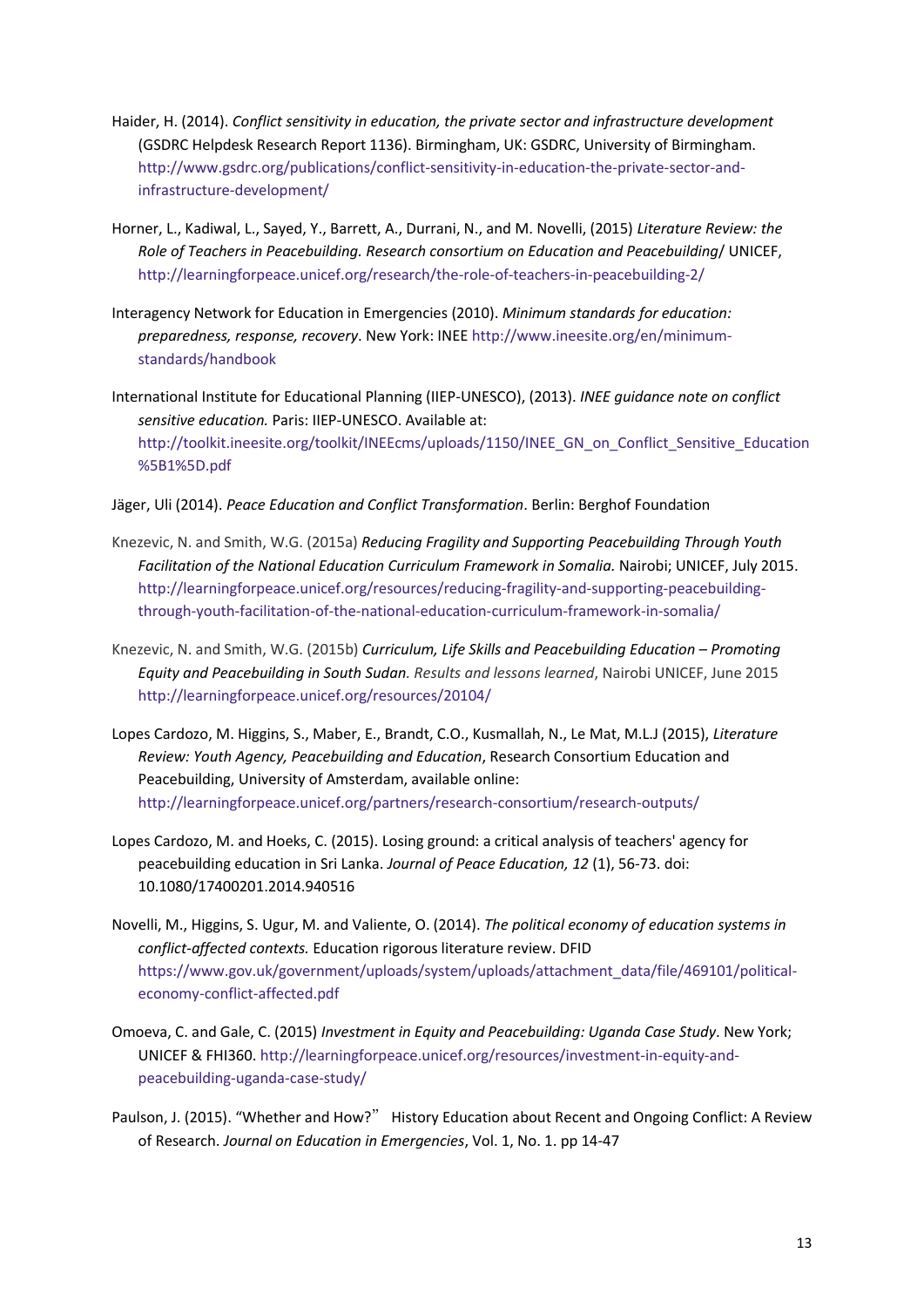- Quaynor, L. (2015) 'I do not have the means to speak:' educating youth for citizenship in post-conflict Liberia, *Journal of Peace Education,* 12:1, 15-36, DOI:10.1080/17400201.2014.931277
- Reisman, L. and Janke, C. (2015) Conflict-Sensitive Teacher Education: Viewing EDCs Experience with the South Sudan Teacher Education Project through a Conflict-Sensitive Lens. *Journal on Education in Emergencies*, Vol. 1, No. 1.pp 131-166 <http://www.ineesite.org/en/journal>
- Sadeed, S. (2013) Peace education can make a difference in Afghanistan. *In* Sinclair, M (Ed) (2013) *Learning to Live together: education for conflict resolution*, *Responsible citizenship, Human Rights and Humanitarian norms.* Doha: Protect Education in Insecurity and conflict. pp 128-133
- Sigsgaard, M. (2009) *Education and Fragility in Afghanistan: a situational analyses*. Paris: UNESCO IIEP/ INEE <http://publications.iiep.unesco.org/Education-fragility-Afghanistan>
- Sigsgaard, M. (2012). *Conflict-sensitive education policy: a preliminary review.* Doha: EAA. Available at: [http://toolkit.ineesite.org/toolkit/INEEcms/uploads/1150/1\\_Sigsgaard\\_M%282012%29Conflict-](http://toolkit.ineesite.org/toolkit/INEEcms/uploads/1150/1_Sigsgaard_M%282012%29Conflict-Sensitive.pdf)[Sensitive.pdf](http://toolkit.ineesite.org/toolkit/INEEcms/uploads/1150/1_Sigsgaard_M%282012%29Conflict-Sensitive.pdf)
- Sinclair, M (Ed) (2013) *Learning to Live together: education for conflict resolution, responsible citizenship, human rights and humanitarian norms*. Doha: Protect Education in Insecurity and conflict.
- Smith, M. (2014) *[Solomon Islands Case Study in Education, Conflict and Social Cohesion](http://learningforpeace.unicef.org/resources/solomon-islands-case-study-in-education-conflict-and-social-cohesion/)*. Bangkok; UNICEF, 201[4 http://learningforpeace.unicef.org/resources/solomon-islands-case-study-in-education-conflict](http://learningforpeace.unicef.org/resources/solomon-islands-case-study-in-education-conflict-and-social-cohesion/)[and-social-cohesion/](http://learningforpeace.unicef.org/resources/solomon-islands-case-study-in-education-conflict-and-social-cohesion/)
- UNESCO (2011) *Education For All Global monitoring report 2011.The hidden crisis: armed conflict and education*. Paris: UNESCO
- UNESCO (2014a) *Education For All Global monitoring report 2013/14. Teaching and learning: achieving quality for all.* Paris: UNESCO
- UNESCO (2014b) *Learning to Live Together: education policies and realities in the Asia-Pacific*. Paris/ Bangkok; UNESCO

World Bank, (2008). The status of the Education sector in Sudan.

#### **Key websites**

- Learning for Peace, UNICEF's Peacebuilding, Education and Advocacy site <http://learningforpeace.unicef.org/about/learning-for-peace/>
- **The Interagency Network for Education in Emergencies** [http://www.ineesite.org](http://www.ineesite.org/)
- UNESCO's Strengthening Peace and Non-Violence through Education programme <http://en.unesco.org/cultureofpeace/main-areas-action/peaceducation>

#### **Expert contributors**

Lynn Davies, University of Birmingham Jacqui Mattingley, CfBT Education Trust Susy Ndaruhutse, CfBT Education Trust Mieke Lopes Cardozo, University of Amsterdam